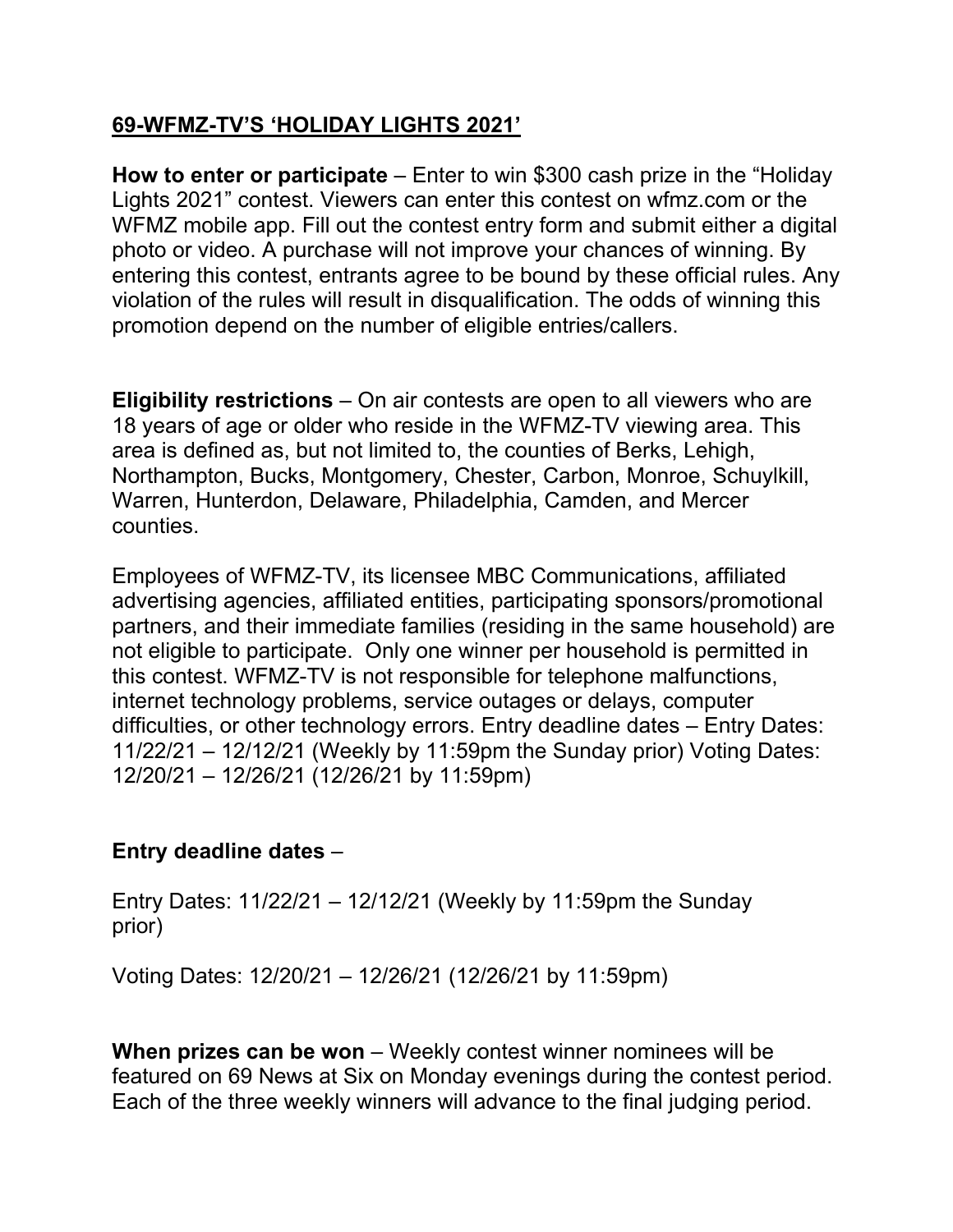Viewers will vote on wfmz.com and the 69 News app for their favorite display. For the weekly finalist, the winner with the most votes will be showcased on 69 News at Six. The one \$300 winner will be chosen by the online vote of viewers from among the three weekly finalists during the period outlined above. Only votes from the grand prize voting period will be counted.

## **Contest Timeline & Voting Deadlines** –

Contest Dates: 11/22/21 – 12/27/21

Entry Dates: 11/22/21 – 12/12/21 (Weekly by 11:59pm the Sunday prior)

Voting Dates: 11/29/21 – 12/5/21 by 11:59pm – Week 1 Qualifier announced 12/6

12/6/21 – 12/12/21 by 11:59pm – Week 2 Qualifier announced 12/13

12/13/21 – 12/19/21 by 11:59pm – Week 3 Qualifier announced 12/20

12/20/21 – 12/26/21 by 11:59pm – Final Voting Winner announced between 12/27/21 and 12/29/21

**The extent, nature, and value of the prizes** – One prize of \$300 will be awarded.

**The basis for the valuation of the prizes** – Value is based on \$300 cash.

**Prize Claims** – Winner will need to pick up their prize by appointment at the WFMZ-TV Offices, 300 East Rock Road, Allentown, PA 18103. One form of Photo ID must be presented when picking up a prize and a standard release for must be completed and signed. All prize winners are required to sign a certificate of release for all prizes. This prize cannot be mailed.